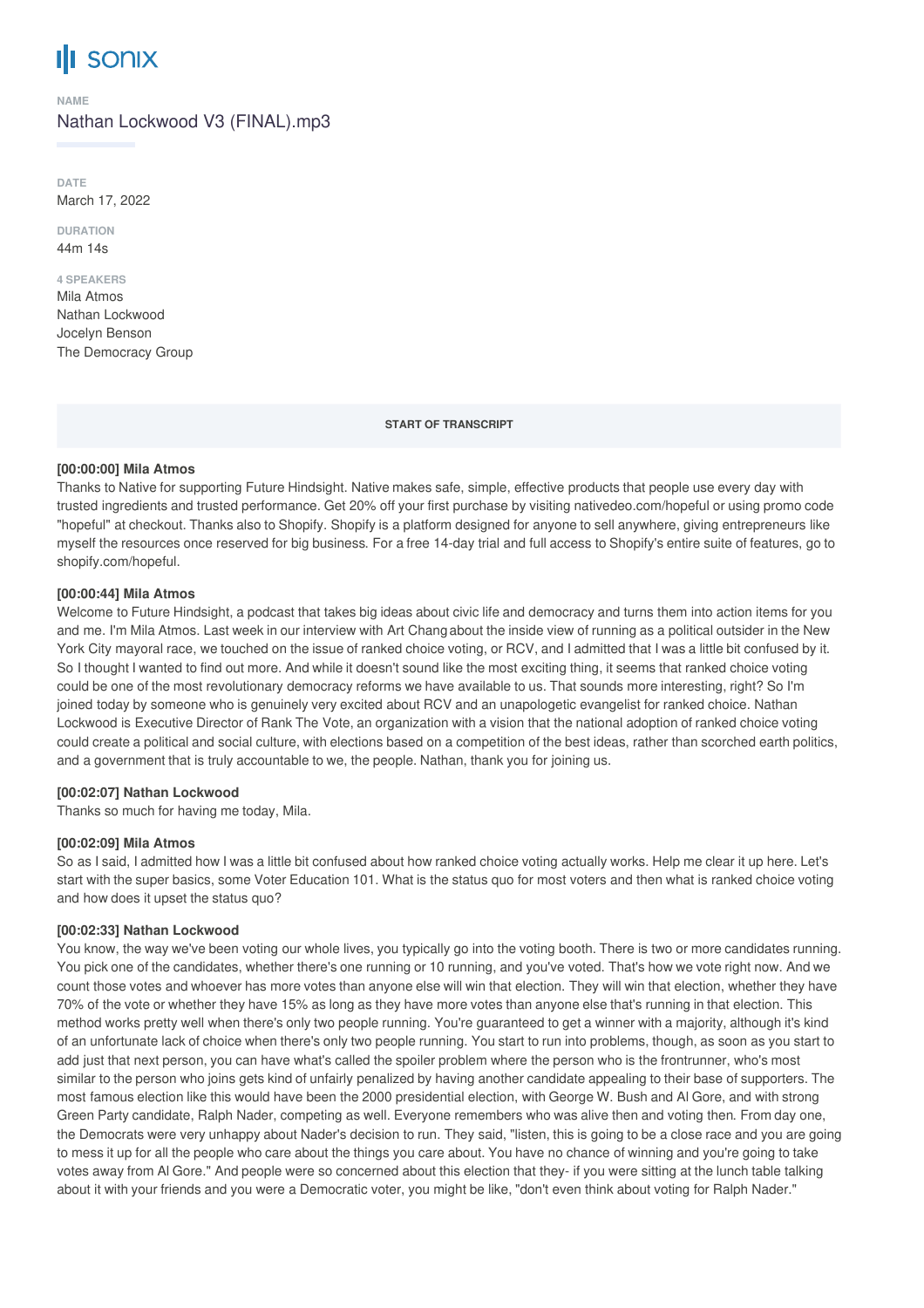#### **[00:04:21] Nathan Lockwood**

Or if your friend was thinking of voting for Ralph Nader, you really tried to talk them out of it, sort of scold them out of it because people were that scared it would affect the outcome. Unfortunately, they were right to be concerned. The outcome came down to the contest in Florida, where George W. Bush wins by just over 500 votes. Meanwhile, Ralph Nader gets about 100,000 votes and exit polling shows that had he not run, about half of the voters would have voted for Gore, about a quarter for Bush, about a quarter wouldn't have voted, meaning instead of losing by 500 votes, Gore would have won, likely in the neighborhood of 15- to 20,000 vote margin and a majority, as opposed to George W. Bush, who won with less than majority support. Our current election system, we just talked about a case where the Democrat was penalized. It's an equal opportunity punisher. Interestingly, just eight years earlier, George W. Bush's father, H.W. Bush, was competing in an election against a historically strong, independent candidacy of Ross Perot. And if you talk to George H.W. Bush's campaign, they feel strongly that they were unfairly penalized by his participation, as, you know, kind of pro-business conservatives. They felt that Ross Perot, who got nearly 20 percent of the vote, took way more votes away from Bush than from Clinton, who went on to win that election with just 43% of the popular vote.

# **[00:05:43] Mila Atmos**

Actually, I almost forgot. I think when we talk about the Bush and Gore election, we don't talk about the fact that Ralph Nader ran anymore. We just talk about the counting of the ballots in Florida and the unfairness and the lawsuit and the Supreme Court, but actually at that time, I remember people were incredibly angry about Nader basically spoiling the race. So how does ranked choice voting address this problem?

# **[00:06:11] Nathan Lockwood**

Ranked choice voting addresses this problem extremely effectively, and it's just one simple change to the way we vote. Basically, instead of going into the voting booth and picking a single candidate, voters like us are allowed to rank the candidates in the order that we like them. So we can say "this one's my favorite, my first choice. But if they don't have the support to win, count my ballot towards my second choice" and it allows you to always vote for your favorite candidate without wasting your vote. Because we're not just getting one piece of information from voters, we're getting a much more complete picture of how they feel about the candidates, we're able to know who the majority prefers in an election. So back to our Al Gore/George Bush/Ralph Nader example. A Nader voter could vote for Nader as their first choice, and Gore as their second choice. The way these votes are counted is very similar to the way we treat runoff elections, except it's an instant runoff. We've collected all the information we need about voters' preferences from that one ranked ballot, and you can very quickly tabulate in the first round.

# **[00:07:16] Nathan Lockwood**

You just look at the first-choice votes. If someone has a majority election over, we have a winner. If no one has a majority, we go to a runoff round where first we eliminate the candidate with the least support. But then we look at the ballots of the voter who supported that candidate with their first choice. And we say, Well, your candidate's been eliminated, but you didn't waste your vote. We're going to count it towards your next choice. And we sort of have an instant runoff election with the remaining candidates. And we repeat that process until one of the candidates demonstrates majority support and you have a winner. It's a very efficient way of determining who the majority supports, and it allows voters to vote for their favorite candidates without being worried about wasting the vote. Many Nader voters probably voted for Gore because they saw that train wreck coming, and they didn't want to be responsible for electing a candidate furthest from their views. And so it's a very elegant way of solving that spoiler problem.

# **[00:08:11] Mila Atmos**

So was that really the first time in the U.S. that people were like, "we need ranked choice voting"?

# **[00:08:17] Nathan Lockwood**

It's an interesting question. So a really short history of ranked choice voting in the United States. The concept of ranked choice voting was invented in England in the 19th century, so in the 1800s. And it actually came to be used during the progressive era in the U.S., in major cities, and it was used as a much more fair way to vote, including New York, by the way. It was used intentionally to dilute the control of the political bosses and the party machines, the stranglehold they had over city politics. It was rolled back quite a bit during the McCarthy era and the fear-based political culture at that time. And it began to reemerge shortly after the 2000 election. Advocates had started working again in the early 90s and began to put the first enactments back on the U.S. map in the early 2000s, starting in the Bay Area.

# **[00:09:17] Mila Atmos**

Oh. Interesting. You know, I thought ranked choice voting was new and unfamiliar to most Americans, but you're telling me basically it has a pretty long history. So how common is this method of voting now?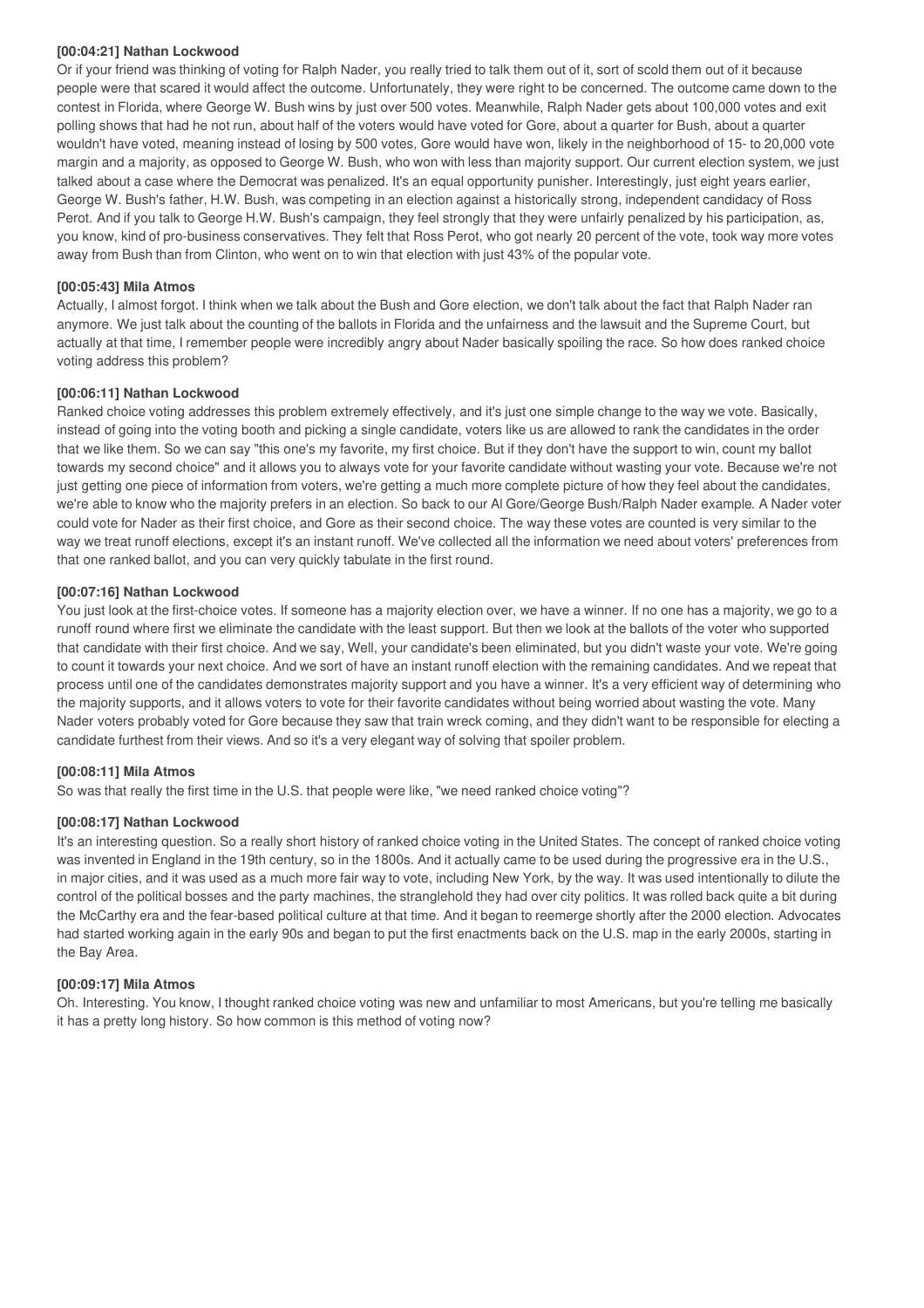#### **[00:09:30] Nathan Lockwood**

Well, it's grown a lot. It has been pretty unfamiliar to most Americans for advocates like myself and organizations like Ranked the Vote or Fair Vote or Unite America or Represent US. You know, our first goal is to educate people about ranked choice voting because it turns out that you're talking about changing a voting system and voting is the bedrock of our democracy. So people understandably apply a very strong conservative evaluation to any proposed change to the election system. We don't want to disenfranchise or harm our democracy. It turns out that once people learn about ranked choice voting, that's probably the best indicator of support. People who know what it is and are familiar are most likely to support it. Those who are unfamiliar with it are at least likely to embrace it. In 2005, when San Francisco began using ranked choice voting, at that time, the only city remaining using ranked choice voting in the U.S. was Cambridge, Massachusetts, and had a very long and very successful usage of it. Since San Francisco adopted now it went up to about 15 cities, around 2016. And today that's ballooned to over 50 municipalities that have enacted ranked choice voting. This past November, a record number of municipalities use ranked choice voting. I think the number was in the 30s, and now there's even two states that are using it statewide for almost all state and federal elections. Maine, which adopted ranked choice voting by ballot referendum in November 2016, has used it now for two cycles for state and federal elections, including U.S. Senate races, including U.S. House races, and including, in a historic first in 2020, Maine used ranked choice voting to determine their state's delegates for the presidential election. And also in 2020, by a ballot measure, Alaska adopted it. There was a lot of excitement about that and the positive changes that'll bring to politics in Alaska. So we have pretty widespread usage in the U.S. now. Two whole states, 50 municipalities. There's likely going to be additional ballot referenda in November 2022, where voters will have the opportunity to adopt ranked choice voting, possibly in Nevada, Missouri, and possibly another state or two. So it's a reform that's growing very rapidly.

# **[00:11:53] Mila Atmos**

Wow. Impressive. So as you are going around the country and doing this work, what are the most common misconceptions you come across when you talk to people about RCV?

# **[00:12:06] Nathan Lockwood**

I think the biggest concern is that it's going to be too difficult for voters to vote in or use. That's pretty quickly dispelled just when you show someone what a ranked choice voting ballot looks like and walk them through how you fill it out. Because the reality is from the time we're like two, we're already ranking things whether it's ice cream or candy or you know what car we want to buy or you name it. There's strong data and evidence which shows that all kinds of voters of all different, you know, backgrounds and life experiences are very successful with ranked choice voting where it's been adopted and are very satisfied with it.

#### **[00:12:48] Mila Atmos**

We're going to take a brief break from our conversation with Nathan Lockwood to hear from our sponsors. When we come back, did ranked choice voting cause confusion and delays in New York City's mayoral election?

# **[00:13:04] Mila Atmos**

Oh, that sound makes me smile. It's the sound of another sale on Shopify, the all-in-one commerce platform to start, run, and grow your business. Supercharge your knowledge, your sales, and your success. For a free 14-day trial, go to shopify.com/hopeful, all lowercase. I love how Shopify makes it easy for anyone to successfully run your own business. Every 28 seconds, a small business owner makes their first sale on Shopify. It powers millions of entrepreneurs from first sale to full scale. Get started by building and customizing your online store with no coding or design experience. Access powerful tools to help you find customers, drive sales, and manage your day-to-day. More than a store, Shopify grows with you. Gain knowledge and confidence with resources to help you succeed. Plus, with 24/7 support, you're never alone. This is possibility powered by Shopify. Go to shopify.com/hopeful, all lower case, for a free 14-day trial and get full access to Shopify's entire suite of features. Start selling on Shopify today. Go to shopify.com/hopeful right now.

# **[00:14:24] Mila Atmos**

Thanks also to Native deodorant. Native makes safe, simple, effective products that people use every day with trusted ingredients and trusted performance. With the products you use every day, shouldn't you be able to understand the ingredients list? Native has fewer simpler ingredients, so you know everything that it's made of. It's also safe and effective. The deodorant has 24 hour odor protection, naturally derived ingredients, and a smooth residue free application. Native deodorant is made with ingredients you've heard of, like coconut oil and shea butter and baking soda. The coconut and vanilla scented aluminum-free deodorant has been a customer favorite for years. Other scents include lavender and rose, cucumber and mint, or even unscented. And, recently Native partnered with Baked by Melissa with a collection of scents inspired by Baked by Melissa's delicious cupcake creations. From Tie Dye Vanilla Cupcake, Mint Cookie Cupcake, Fresh Peach Cupcake, to Ginger Lemonade Cupcake, they can make your day a little sweeter. I love knowing exactly what's in my deodorant, and I love how good it smells. Smell and feel fresh all day long with Native. Get 20% off your first order by going to nativedeo.com/hopeful or use code "hopeful" at checkout. That's 20% off your first order at nativedeo.com/hopeful or with promo code "hopeful" at checkout. Let's return to our conversation with Nathan Lockwood of Rank the Vote.

# **[00:15:59] Mila Atmos**

I don't want to just focus on New York, but this is, of course, my first experience, my only experience with ranked choice voting. I felt like we talked a lot about how to vote this last time as opposed to who to vote for. It was really hard to unpack everything that was going on, given that it was also an election in the middle of a pandemic, right? So that people were doing a new thing, ranked choice voting, also doing something unusual, voting in a pandemic. And it affected so much about going into the ballot booth. In terms of the New York election, what was your takeaway from that election? Because there was a lot of coverage.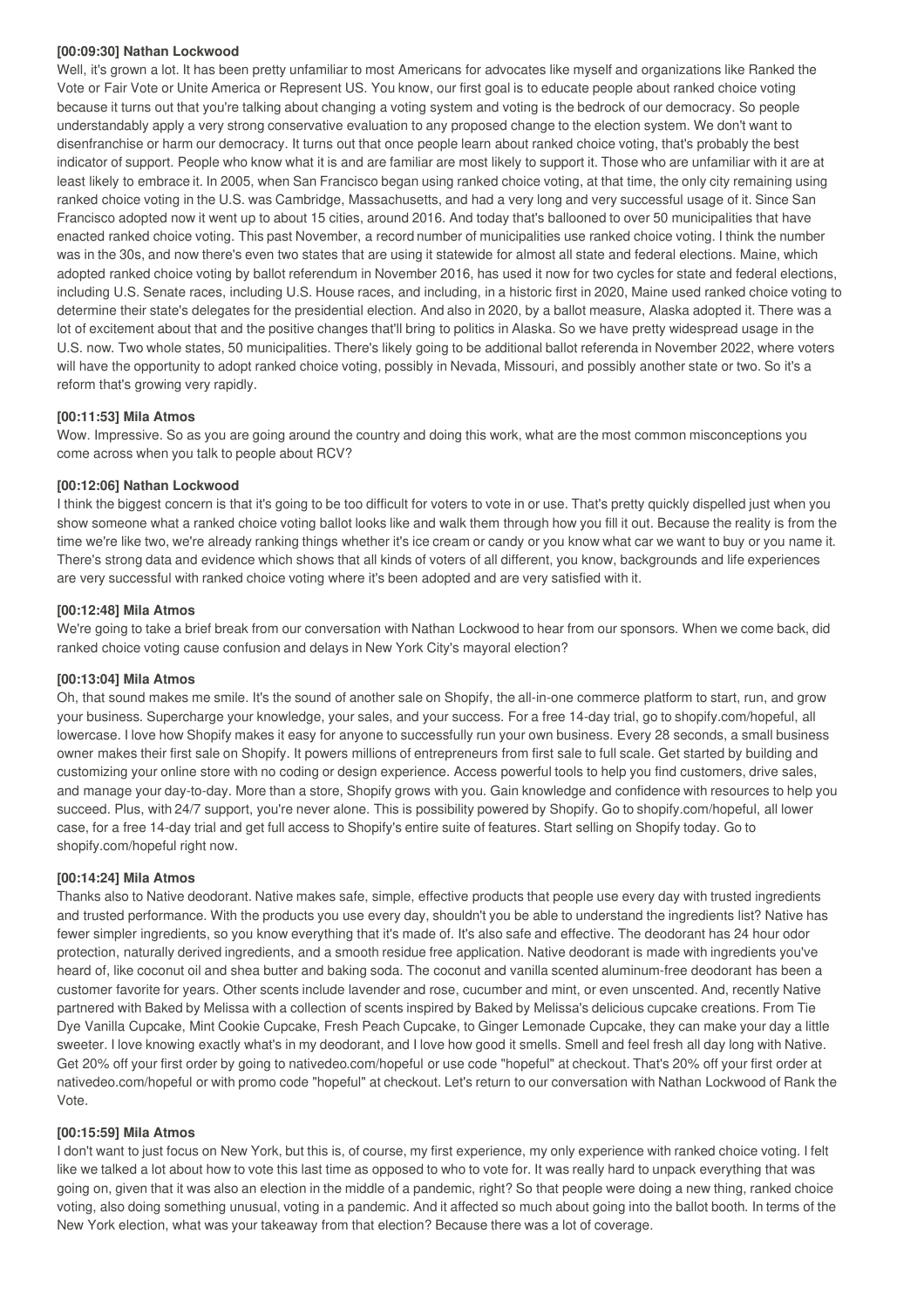#### **[00:16:39] Nathan Lockwood**

Yeah, so there was a lot of coverage. As an advocate, I was most interested to see the fundamentals and what the voters experienced and how they evaluated their use of the system. So in that sense, the exit polling was extremely encouraging, that 95% found it easy to fill out their ballot. And I think a lot of very successful voter education went into that. 77% wanting to use it again is an incredibly powerful metric. I think by all accounts, the mayoral election itself was very competitive and I think satisfying in terms of people feeling like the right person won, but also feeling like there was a conversation where New Yorkers got a chance to learn about how they were feeling about the direction of their city based on the election. So that seemed positive. In the City Council races, it seems that it was part of a mix of reforms that was quite transformative. The New York City City Council, for example, used to have 27% of the representatives were women. In a single election with ranked choice voting, that number went to 61% of council members being women. That was due to a number of factors, including strong civic organizations, help supporting women running for office, a favorable campaign finance mechanism in New York City, term limits introduced a think back in 2012, which resulted in more open seats that people could compete for. And then ranked choice voting is credited by a lot of the civic organizations that were working to support women candidates is really helping them in their mission by helping ensure that you didn't have to worry about multiple women candidates competing at once and splitting the vote, they could really focus on the fundamentals, focus on helping people prepare to be effective candidates, and then not have to worry about hurting each other by running at the same time.

#### **[00:18:37] Mila Atmos**

I was under the impression that basically because of ranked choice voting, it made it more possible to have multiple candidates. But then it was really overwhelming to understand who's running on what and what for and who should I really vote for? Because there were so many candidates in the mayoral election. So does ranked choice voting encourage this kind of a huge field? And is that a disadvantage?

#### **[00:18:57] Nathan Lockwood**

There's different ways you can implement ranked choice voting. I mean, there's some basic principles to how ranked choice ballot works and how those votes are counted, but you can structure elections in different ways. In New York City, there were a couple goals when the charter committee proposed ranked choice voting and voters adopted it by 74%. One thing they were trying to do was save the high cost of runoff elections and also address problems with voter turnout in runoff elections, where you often get many voters not showing up for either the preliminary or the runoff. And so the choice was made to sort of consolidate the preliminary and the runoff into a single election. I think as voters get used to the system and they start to understand, you know, not just how to fill out their ballot, but feel comfortable with the fact that you know you don't have to rank everybody. If you really just like one, you just pick one. If you got a few that you prefer over the others, rank three or four. New York City voters are allowed to rank up to five, so you rank as many as you're interested in. And the good thing is, your vote's going to count much more than it would have if you were only allowed to pick one. And in fact, even the voters who pick one kind of benefit from other voters ranking their choices, if you think back to there are Florida and Ralph Nader, Al Gore, George Bush example. I've talked to some voters who are like, "you know, I don't need this. I always vote for the party candidate and I don't even think about it. I just go tick the lever." I'm like, "well, you know, you benefit from ranked choice voting, too, because when you want to go vote for your Al Gore and that Ralph Nader person is running, it's good for you that you're kind of fellow Democrats in this case who are really tempted and attracted to vote for a candidate with new ideas are able to rank your candidate second so they don't derail your chance of winning."

#### **[00:20:50] Mila Atmos**

Well, I like that you talked about the fact that we don't have to do a runoff because for sure, I think anywhere a primary election is very sparsely attended, let's say. You know, like, I think here in New York, it was only like 21% turnout in the primary and then to have them come out again for a runoff. In terms of ranked choice, I think a lot of people came away with the impression that ranked choice has something to do with the mistakes in the early result tabulation. But was that actually the case? Like, what is what actually happened?

#### **[00:21:21] Nathan Lockwood**

Yeah. So I mean, there was a very glaring error by the Board of Elections when they were doing the preliminary count where they used the wrong data set. So, you know, the Board of Elections reputation in New York is not great to begin with. It's an appointed body with a history of nepotism, and they didn't do themselves a lot of favors in terms of preparing for this election and what it would take to count it. The bigger problem really was the delays, and the delays were, I think, much more a function of absentee ballots in the age of COVID, where we had, you know, record amounts of mail-in voting for the municipal election and the existing New York state rules were not really geared towards a timely result in that scenario. Rules in place such that you could not count absentee ballots until a week after the election ended. The good news is from this experience, New York state actually very quickly passed legislation to update the rules for counting absentee ballots. But at the end of the day, ranked choice voting allowed for the elimination of the runoff election, which would have had to happen. So even with all the delays there were, there was still a savings of about \$15 million and at minimum, a few weeks because New Yorkers would have had to come out again for another runoff. And remember, this is a runoff in the Democratic primary, so the voters would have ended up voting quite a few times in this election.

#### **[00:22:43] Mila Atmos**

Yeah, right, and plus in New York, it's a closed primary, so you're leaning on a specific subset of the population to come out again to vote. You mentioned this earlier that there are more women who were elected to the City Council. So aside from women, what other kind of candidates benefit from ranked choice?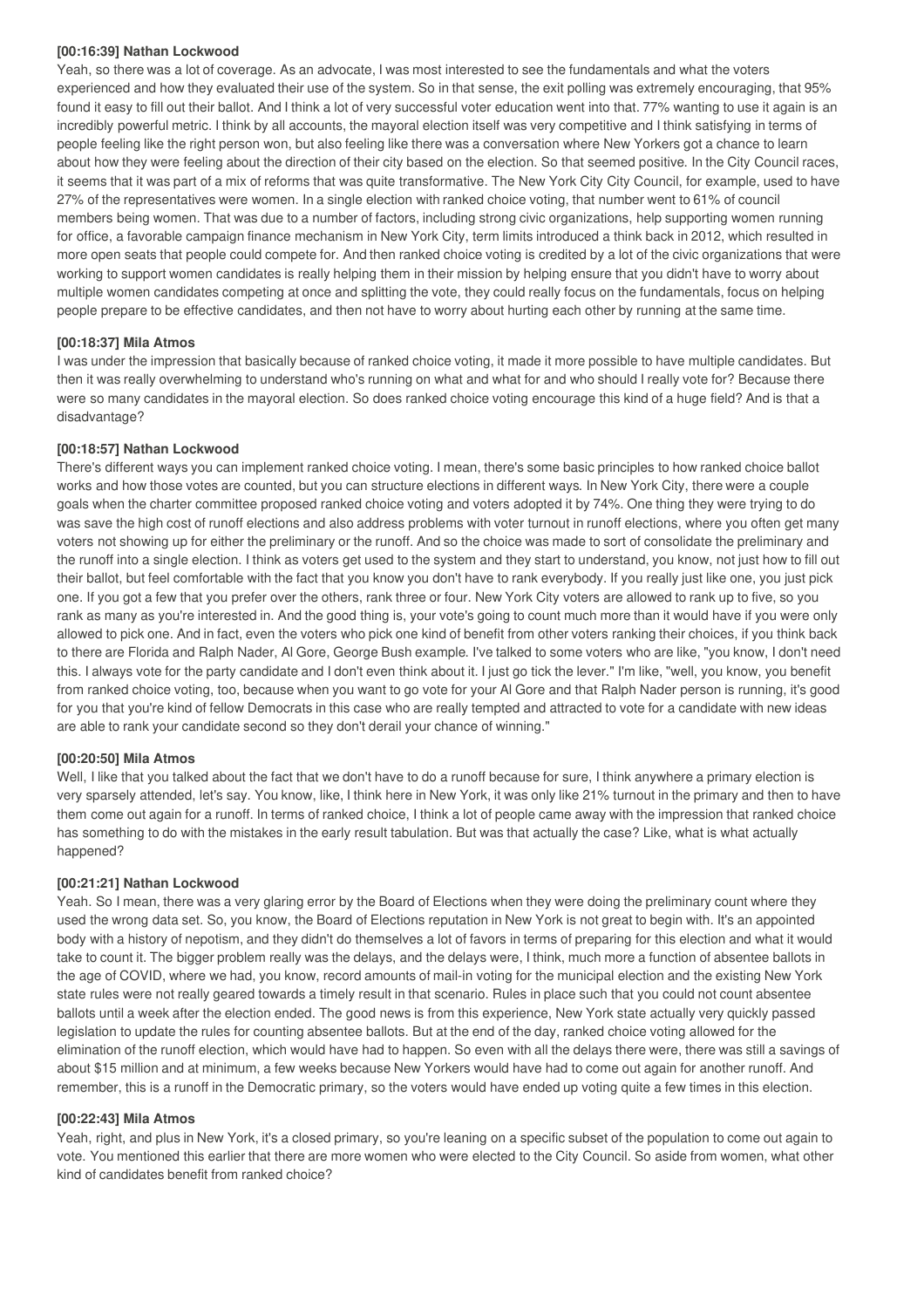#### **[00:23:04] Nathan Lockwood**

When we talk about ranked choice voting, one of the general effects that you would expect to see because it's not a plurality system like our current system where voters get one pick only, they can't fully express themselves, and winners can win with far less than a majority. With ranked choice, it is much better surfacing the wishes of the majority and not having them confounded by the spoiler problem or vote splitting between candidates. That seems to bear out in the U.S. experience, and how it manifests itself is greater success for women candidates and also candidates of color and that affect appears to follow a trend in terms of district demographics, which sort of supports, again the underlying principles of ranked choice voting, of surfacing majority sentiment in terms of who the winner is. So that effect will be of a different magnitude depending on the composition of the district. In jurisdictions that have adopted ranked choice voting, an increase in candidates of color running and being successfully elected and also women getting elected. So it's been very positive in terms of reflective representation.

#### **[00:24:12] Mila Atmos**

Actually, I think one of the great side effects here is that basically people are paying attention to election reform and therefore, you know, doing things like updating laws about how to count absentee ballots and things like that. So that's, I think in general really encouraging that people are paying attention at all to begin with and then to implement other kinds of reforms. So what motivated you to get involved with this campaign?

#### **[00:24:36] Nathan Lockwood**

Yeah. Well, I got involved in early 2017 and prior to that, I was politically active kind of in college and for a few years after. And my wife and I met and had some had children, and I was pretty busy for almost a couple of decades. Coming out of that, I was looking to get active and try to do something good again, and I was really concerned about Congress and our government. It seems like they have a lot of trouble getting things done, solving problems, working together to figure out ways to agree on things and solve problems. And that was deeply troubling for me. I was exploring ways that people are talking about fixing that, and there was one organization that's now called Unite America that at the time they had a strategy they were proposing of electing more centrist candidates in order to sort of be a bridge between the Republicans and the Democrats, and provide a bloc that could help form a majority with either group to get them talking to each other again. They were talking about running independent candidates or supporting more moderate Democrats or Republicans, and I wouldn't necessarily call myself a centrist, but I found the idea of getting people with different perspectives to work together to accomplish important things to be appealing. It became apparent pretty quickly some of the challenges that approach might have just in terms of the spoiler problem and whatnot.

#### **[00:25:54] Nathan Lockwood**

And so I was excited to start hearing about ranked choice voting after Maine passed it. There was a group of like five people in Massachusetts, five advocates, and they were pretty much the only people thinking about ranked choice voting in Massachusetts at the time. But they said this is our chance. Maine just showed that any state that wants to can pass ranked choice voting, or at least if they have the ballot measure and we have one in Massachusetts. They said, "let's start organizing people to grow support and see if we can build the momentum to do a ballot measure here or, you know, pass it through the Legislature." So I heard about the work they were doing in the spring of 2017 and became a volunteer leader. It was all volunteer-led at the time. We grew from those five advocates to about 7,000 volunteers over two to three years, and we grew from their small list of 200 supporters to over 50,000 supporters. So that was what enabled us to grow the financial support to launch the ballot measure. We went from a situation where none of Massachusetts congressional representatives endorsed ranked choice voting to a situation where six out of nine, or seven out of ten, if you count Joe Kennedy, you know who went to run for Senate, endorsed the ballot measure. A bunch of our former governors, Deval Patrick and William Weld, former chairs of the state GOP, Jennifer Nassour, Former Lieutenant Governor Kerry Healey, both Senators Warren and Markey endorsed. So we went from an issue that no one was thinking about or talking about to something where most of our federal representatives endorsed overwhelmingly. Just this past December, the House of Representatives passed a bill that included funding for states and municipalities that want to adopt ranked choice voting. It was like \$40 or \$50 million of funding, and that was kind of a milestone in terms of the significance of Congress passing legislation for ranked choice voting. It hasn't passed the Senate yet, but that's how I got involved, and that's kind of what we're working on now at Rank the Vote. We kind of took that model in Massachusetts about organizing education and support for ranked choice voting and shared it with activists in other states. So now we work with a network of 28 state groups that are volunteer led. They're just kind of doing grassroots organizing, meeting people, doing live outreach, and getting them educated and excited about ranked choice voting.

#### **[00:28:23] Mila Atmos**

That's so exciting, I mean, I didn't know that you went from five passionate volunteers to build this huge, you know, grassroots effort. Congratulations. What's impressive about that is that people really are powerful if they want to organize and get this kind of stuff done. I have a question about the bill that is before the Senate. If they pass it, what does that mean for us?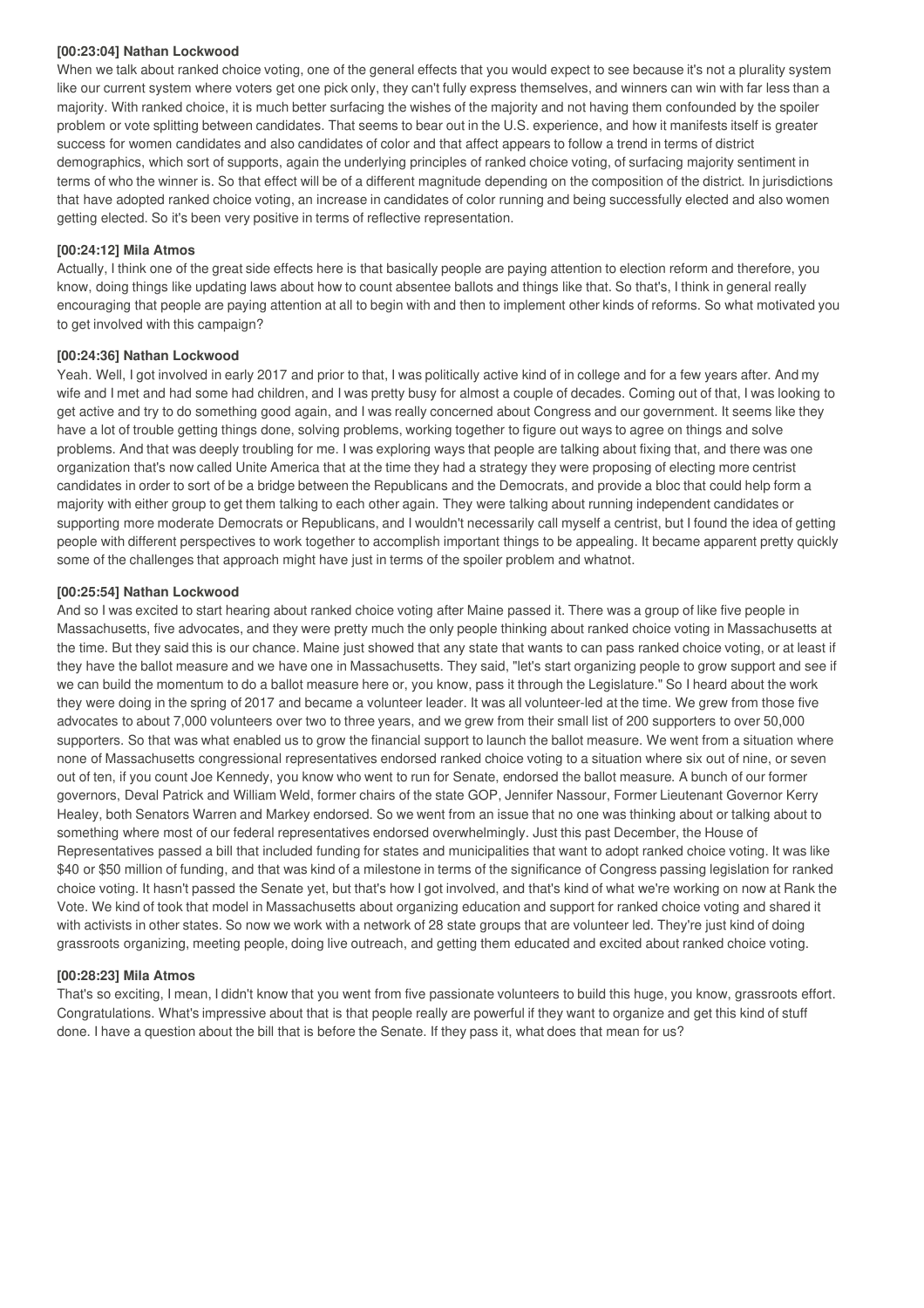#### **[00:28:46] Nathan Lockwood**

Well, you know, the bill is what we would categorize as enabling legislation. You know, so ranked choice voting is is easy for voters. It's a better system. But like any change, it does require effort from our election administrators. For example, in some cases, it requires upgrading election equipment. Most of the modern equipment supports ranked choice voting, and it's good to upgrade anyways for security reasons. But if you want to do it at a specific time to accommodate ranked choice voting, you might be having to pay some money. There's also voter education costs. New York did a great job. They spent about \$15 million on voter education for the first usage there. So about as much as they save by not having the runoff, they won't have to spend that every cycle as voters get more used to it. Having this legislation makes it easier for municipalities and states that are excited about the benefits to justify the cost of, you know, taking the plunge and the cost isn't exorbitant. But you know, when you've got tight budgets, every little bit helps. Another type of enabling legislation, we sometimes call it a local option bill that some states have passed, which basically just makes it easier for municipalities to choose to update the way they vote to use ranked choice voting. The state that uses ranked choice voting the most right now other than Maine and Alaska, the ease at statewide is Utah.

# **[00:30:06] Nathan Lockwood**

Three years ago, there were no cities in Utah using ranked choice voting. There was a bipartisan passage and the overwhelmingly Republican legislature of Utah signed by the governor of a local option bill that would allow, make it easy for cities in Utah to try it. In the first go around, two cities tried it, it turned out it was hard for them to get their clerks to support it. They amended the bill to ensure that cities that wanted to try it could get support from their election administrators. And now almost half the cities using ranked choice voting in the U.S. are in Utah, there's 23 cities. In November, 40% of Utah voted in a municipal election using ranked choice voting. And the municipal enactments are great because they give people a familiarity in somewhat slightly lower stakes contests. You know, so they can adopt ranked choice voting, get to understand how it works, see how easy it is, how beneficial the results are and then when you have a campaign in that state to broaden the usage for their state legislature or for Congress, there will be discussion about what the impact will be, but concern over feasibility or how hard it's going to be is kind of off the table because people already know it's a piece of cake.

#### **[00:31:20] Mila Atmos**

So is Utah your like poster child for ranked choice voting at its best? Or do you have another example that you love to talk about?

#### **[00:31:28] Nathan Lockwood**

I don't know. Many folks, including myself, really admire the system of ranked choice voting that has been in Cambridge, Massachusetts for about 80 years because it's an incredible model about how we can strengthen democracy. In Cambridge, it works like what we discussed, except they count the votes in a slightly different manner, which results in something that people call proportional representation. I guess the easiest way I could explain the benefit, in winner-take-all districts, you're going to have some people who get the representative they want and you're going to get maybe half or more folks that don't get a representative that they want. Their candidate lost. In Cambridge, 77% of voters see their first choice elected to represent them. 91% see their first or second choice and 95% see their first, second, or third choice. It's a totally different paradigm. A real problem with our single-member winner-take-all districts is a representation of minority groups. I live in Massachusetts, so let me just kind of mess with all our heads here when we're talking about minority groups. In Massachusetts, let's talk about Republicans. They're probably about 35% of the population, and politically, they're somewhat of an oppressed minority because their percent of the population is about even across all the districts.

#### **[00:32:54] Nathan Lockwood**

So they have zero congressional representatives in Massachusetts, despite being about 35% of the population. So if you thought that there was some fairness of proportionality, you would expect them to have, you know, roughly three of the nine congressional representatives, right? But because they're losing in every district, they have zero. And Cambridge's system fixes that because instead of a single-member district with like a roughly 50% threshold to win, they have a larger district where let's say five people are running and you need roughly 17% to win. So what it means is if you're a minority, whether it's a racial or ethnic minority or political minority, a certain point of view, whatever your interest group is, if you constitute, you know, 17% to 20%, you're very likely to be able to elect a representative in a way that you would never have a chance in our current system. So in terms of accurately representing the wishes of all Americans, this system has tremendous promise. So back to your question, there's different jurisdictions using ranked choice voting. You could sort of give the prize for different things, I guess.

#### **[00:34:09] Mila Atmos**

Right, right. Well, so now I have a question about sort of our federal system. Of course, there we have a winner-take-all system still. How does a system of voting in that way reinforce polarization and gridlock here in the U.S.?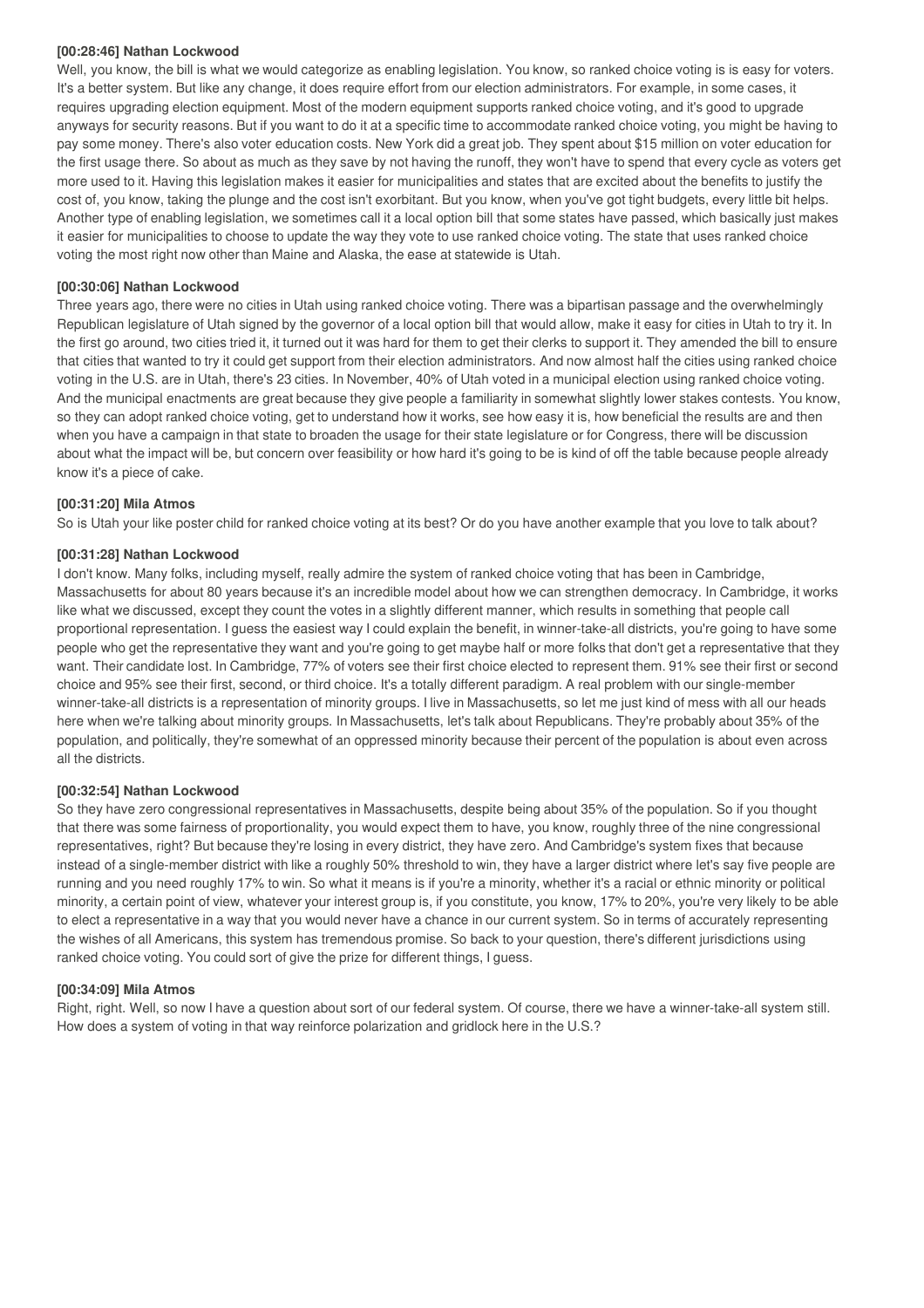#### **[00:34:26] Nathan Lockwood**

Yeah, so that's a great question, and I would refer folks to an excellent report that came out by a group called Protect Democracy. The report is called Advantaging Authoritarianism. It's not a light read, but it really breaks down the design of our current electoral system and what the results are, especially around polarization and creating a sort of path to victory for more authoritarian politicians. Long in the short of it is the way we vote right now, because, as we talked about with back to the Ralph Nader example, it sort of deters people outside of the two major parties from running because nobody wants to be a spoiler. It makes people afraid to vote for who they really like. That sets up this two-party dynamic where in terms of strategizing, you sometimes get even more benefit by bashing down the opponent than you do by focusing on your own virtues. There's also problems with our primary system and the fact that, you know, we have these winner-take-all districts, which with gerrymandering, especially, you know, over 80% of them are safe for one party, meaning you can predict with about 97 to 99% certainty what congressional candidate is going to win a given district. So the winners are being determined in low turnout primaries, where strongly coordinated factions can exert a tremendous amount of influence on the candidates who are running in terms of what positions they take or challenging them if they do not take a certain position. So you've got sort of factional, often extreme factional interests with a lot of control in the primaries promoting candidates into districts where we know who's going to win and additional competitors not able to enter the space because of the spoiler problem.

# **[00:36:26] Mila Atmos**

So how can ranked choice voting solve for that polarization? The spoiler problem? All these drawbacks you've now outlined that spring from the winner take all system we currently have?

# **[00:36:36] Nathan Lockwood**

Ranked choice voting can address that in a number of levels. One thing is ranked choice voting with this ranking, sometimes academics work for this as a preferential system because you're saying, "I prefer this is my first choice. This is my second preference, third preference." It turns out in preferential systems, there's a really powerful dynamic which fosters less negative campaigning between the participants and a certain level of coalition building. Because you know you want to put together if it's a single-winner district with ranked choice voting, you want to put together a majority so you can win the election. And to do that when there's multiple candidates running, because now there's no spoiler problem, so you know, whoever wants to run can run, you want to not only win over your base, but you want to earn the support of your opponent's supporters. You want to get their second and third choice votes. So it encourages you to think twice about bashing, you know, pick your spots and find areas where you have common ground in agreement. Maybe some folks who are listening have, you know, campaigned for a candidate before, and they've done door-knocking and they've walked up to a house and they see the opponent sign is in the yard. The way we vote now, it's like, I'm not wasting my time on that, you know, walk on by. With ranked choice voting, you're incented to go up to that house, knock on the door, you know, "hi, I see you're voting for Mila. I'm supporting Sarah, but I want to talk to you about the five things that Mila and Sarah strongly agree on and encourage you to choose Sarah as your second or third choice vote."

# **[00:38:09] Nathan Lockwood**

So this is why, you know, preferential systems have been used to help heal countries in conflict like Northern Ireland, for example, as part of the peace accord process, they implemented the system like Cambridge, which happens to be the system that the Republic of Ireland has used for over 100 years. Because it's also a proportional system, it tends to lead towards coalition building, not just during the election, but after the election when people go to govern. But you're less likely to burn your bridges with a group if you may be talking to them about forming a government or coming together to support legislation that has some mutual appeal. All this to say this system of ranked choice voting with multi-member districts and highly reflective proportional representation, there's a growing consensus that this is how we get the United States on the better track, where we can have a highly functioning government with competitive elections and politicians who know how to work together and solve problems and really take advantage of the incredible potential and opportunities that our country has both culturally and technologically right now. You think about how far we've come and what amazing resources and minds and creative people we have. So it really could be the way we get to making government work so we can be all we can be.

#### **[00:39:31] Mila Atmos**

Yeah, well, that sounds very promising that this could deliver good governance, you know, because you're already starting off on the right foot with your opponents and when you get there together, hopefully in some way shape or form that you can continue to foster that kind of relationship and perform for the people. So what are two things that an everyday citizen can do in order to support election reform, such as RCV?

#### **[00:39:58] Nathan Lockwood**

Oh, I'm so glad you asked, Mila. So, you know, we're working with a network of now 28 state partners, grassroots groups, so find the group that's promoting ranked choice voting and advancing it in your state. There are so many ways you can volunteer, whether it's doing live outreach and taking a clipboard to events, giving people a quick elevator pitch, showing them a ranked choice voting ballot. Signing them up as a supporter or a volunteer. That's how we were able to grow our numbers in Massachusetts, and that's how you'll be able to start winning ranked choice voting enactments in cities and towns in your state. But there's so many things you can do, whether it's phone banking or becoming a public speaker for those organizations, there's something to fit everyone's talents, maybe starting to educate your local government or your election administrators. Some people are really busy, but they are happy to give money to support causes that they believe in. The ranked choice voting movement across the country, there's groups doing great work, and money translates into success. It costs money to run these organizations, and it costs money to win campaigns, municipal campaigns. It costs money to win legislative campaigns and ballot measures as well. So all these groups on their websites have the ability to donate. You can go to .us/donate. We accept donations and there's other groups doing wonderful work in the space. It's going to give voters more powerful ballot, more choice and really help strengthen and protect our democracy.